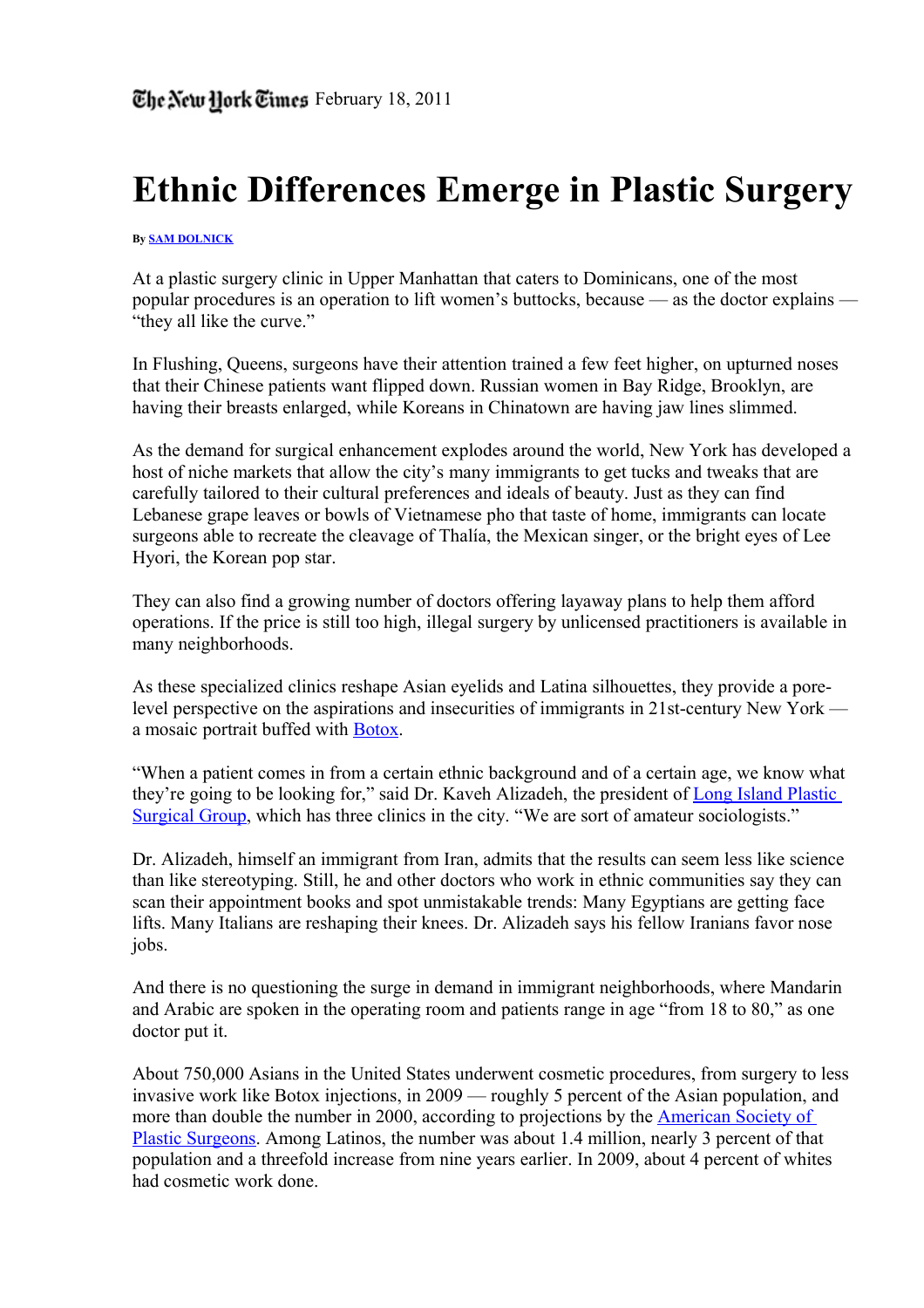In New York, new clinics have opened in immigrant enclaves, and existing practices have expanded to keep up with demand.

The extreme makeover is, in many ways, a tradition among the city's immigrants. A century ago, in the early days of cosmetic surgery, European Jews underwent nose jobs and Irish immigrants had their ears pinned back in attempts to look "more American," said Victoria Pitts-Taylor, a professor of sociology at **Queens College** who has written about popular attitudes toward plastic surgery.

"The bulk of those operations were targeted at assimilation issues," Ms. Pitts-Taylor said.

Today, the motivations appear as varied and complex as the procedures. Rather than striving to fit in to their new country, many immigrants reshape themselves to their home culture's trends and tastes.

"My patients are proud of looking Hispanic," said Dr. Jeffrey S. Yager, who speaks Spanish and has tripled the size of his office since opening it in 1997 in Washington Heights, a largely Dominican neighborhood in Manhattan. "I don't get the patients who want to obscure their ethnicity."

While clinics that advertise in the local Russian, Spanish and Chinese media have much in common with one another and with those serving nonimmigrants — everyone wants a flat stomach and a smooth forehead — their core businesses are as different as the languages spoken by their patients.

Dr. Holly J. Berns, an anesthesiologist, feels as if she is on a seesaw when she travels from Dr. Yager's office to suburban clinics. On Long Island, she said, "they're doing everything they can to get the fat taken out of their buttocks." In Washington Heights, "it's the opposite — they just want their rear ends enlarged and rounded."

Italia Vigniero, 27, a Dominican patient of Dr. Yager's, received breast implants in 2008 and is considering a buttocks lift to attain, as she called it, "the silhouette of a woman."

"We Latinas define ourselves with our bodies," she said. "We always have curves."

"My personality doesn't go with small breasts," she added. Using the words "pecho" and "personalidad" — Spanish for "breast" and "personality" — she coined a term that could serve as Dr. Yager's motto: "Now, I'm a person with a lot of 'pechonalidad!' "

In Flushing, home to a vibrant Asian community with many recent immigrants, Dr. Steve Lee, a native of Taiwan, performs some procedures that are rarely, if ever, done in Dr. Yager's clinic. Some Chinese, he said, believe that prominent earlobes are auspicious, so Dr. Lee was not surprised when a male client asked him to inject a cosmetic filler into his earlobes to make them longer.

"The bigger the earlobes, the more prosperous you are," said Dr. Jerry W. Chang, another plastic surgeon in Flushing who understood the impulse.

Other patients request that an upturned nose be turned "all the way down," in keeping with a traditional belief that prominent nostrils allow fortune to spill out, Dr. Lee said.